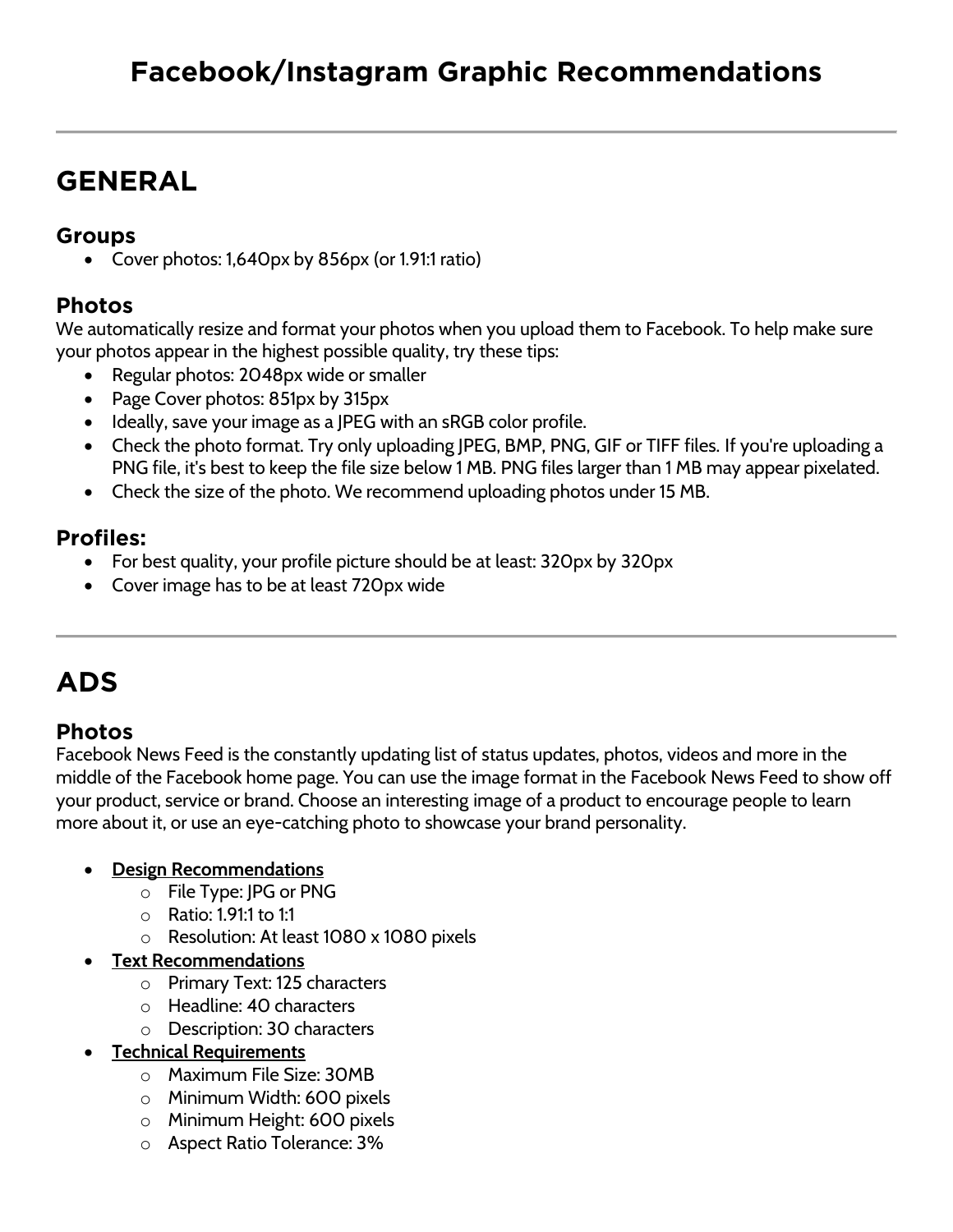#### **Check the Pixel Size of an Image**

High-resolution images work best on Facebook, Instagram, Audience Network and Messenger. Find the size of an image

To check the pixel count of an image:

- 1. Right-click on the image (or, on a Mac, control-click).
- 2. Choose **Properties** or **Get Info**.
- 3. Click the **General** or **More Info** tab.

Use the **Image** section to see the image dimensions in pixels, or the **File section** to see the image file size.

#### **Recommended Minimum Image Pixel Requirements Across Placements**

We recommend you use the highest resolution images available. These are just the minimum pixel requirements.

| <b>Facebook</b>                                         | Image pixel size                                                                                                              |
|---------------------------------------------------------|-------------------------------------------------------------------------------------------------------------------------------|
| <b>Facebook Feed</b>                                    | For images with a link on desktop 479 x 246 pixels, and on mobile min<br>width 320 pixels. We recommend 1,080 x 1,350 pixels. |
| Facebook Right Column                                   | 254 x 133 pixels. We recommend 1,200 x 1,200 pixels.                                                                          |
| <b>Facebook Instant Articles</b>                        | For images with a link, we recommend 1,200 x 1,200 pixels.                                                                    |
| Facebook Marketplace                                    | For images with a link, we recommend 1,200 x 1,200 pixels.                                                                    |
| <b>Facebook Stories</b>                                 | We recommend 1,080 x 1,920.                                                                                                   |
| <b>Instagram</b>                                        |                                                                                                                               |
| <b>Instagram Stories</b>                                | We recommend 1,080 x 1,920.                                                                                                   |
| Instagram Feed                                          | We recommend 1,080 x 1,350 pixels.                                                                                            |
| <b>Audience Network</b>                                 |                                                                                                                               |
| Audience Network Native,<br>Banner and Interstitial ads | 398 x 208 pixels. For images with a link, 1,200 x 628 pixels.                                                                 |
| <b>Messenger</b>                                        |                                                                                                                               |
| <b>Messenger Stories</b>                                | We recommend 1,080 x 1,920.                                                                                                   |
| Messenger Inbox                                         | We recommend 1,200 x 1,200 pixels.                                                                                            |
| <b>Sponsored Message</b>                                | For images with a link, we recommend 1,200 x 628 pixels.                                                                      |

#### **Aspect Ratios Supported by Placements in Ads Manager**

Different placements require different image and video [aspect ratios.](https://www.facebook.com/help/2072491112815612) Learn how to choose ad [placements](https://www.facebook.com/help/175741192481247) and how t[o customize your ad creative for placements.](https://www.facebook.com/business/help/1044825198987622) For carousel ads, we always recommend 1:1 (square) images and videos.

| <b>RATIO</b> | 1.91:1 | 16:9 | 1:1 | 4:5 | 2:3 | 9:16 |
|--------------|--------|------|-----|-----|-----|------|
| Feeds        |        |      |     |     |     |      |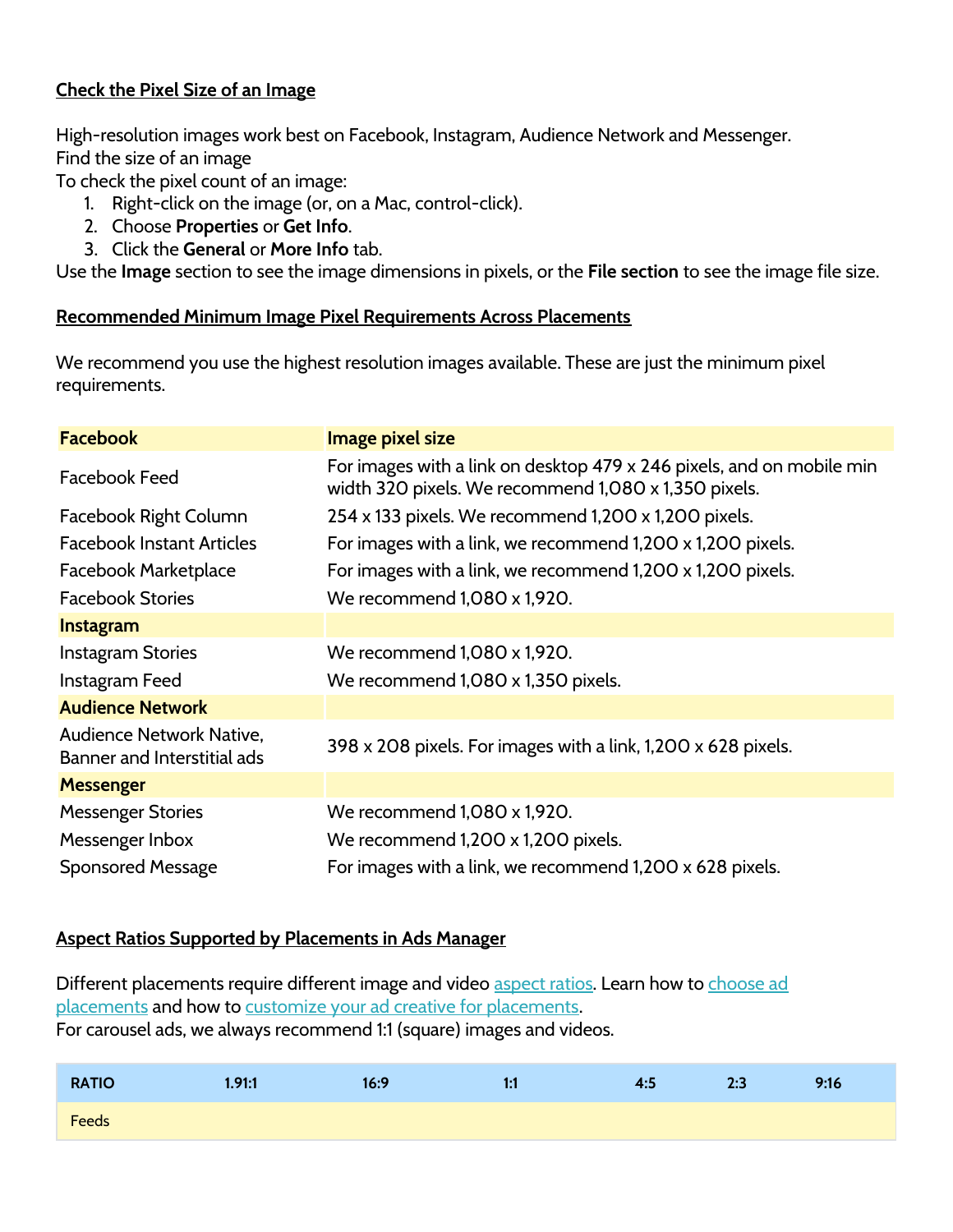| <b>RATIO</b>                     | 1.91:1                                                | 16:9                                                    | 1:1                                                     | 4:5                                       | 2:3          | 9:16                                                    |
|----------------------------------|-------------------------------------------------------|---------------------------------------------------------|---------------------------------------------------------|-------------------------------------------|--------------|---------------------------------------------------------|
| Facebook<br>Feed                 | $\checkmark$                                          | $\checkmark$                                            | $\checkmark$<br>Recommended<br>for images               | $\checkmark$<br>Recommended<br>for videos |              |                                                         |
| Instagram<br>Feed and<br>Explore | $\checkmark$                                          | $\checkmark$                                            | $\checkmark$<br>Recommended<br>for images               | $\checkmark$<br>Recommended<br>for videos |              |                                                         |
| Facebook<br>Marketplace          | $\checkmark$                                          | $\checkmark$                                            | $\checkmark$<br>Recommended<br>for images               | $\checkmark$<br>Recommended<br>for videos | $\checkmark$ | $\checkmark$                                            |
| Facebook<br>Video Feeds          | $\checkmark$                                          | $\checkmark$                                            | $\checkmark$<br>Recommended<br>for images               | $\checkmark$<br>Recommended<br>for videos | $\checkmark$ | $\checkmark$                                            |
| Facebook<br>Right<br>Column      | $\sqrt{2}$<br>Recommended<br>for images and<br>videos | $\checkmark$                                            | $\checkmark$                                            | $\checkmark$                              | $\checkmark$ | $\checkmark$                                            |
| Messenger<br>Inbox               | $\checkmark$                                          | $\checkmark$                                            | $\checkmark$<br>Recommended<br>for images and<br>videos | $\checkmark$                              | $\checkmark$ | $\checkmark$                                            |
| <b>Stories</b>                   |                                                       |                                                         |                                                         |                                           |              |                                                         |
| Facebook<br><b>Stories</b>       | $\checkmark$                                          | $\checkmark$                                            | $\checkmark$                                            | $\checkmark$                              | $\checkmark$ | $\checkmark$<br>Recommended<br>for images and<br>videos |
| Instagram<br><b>Stories</b>      | $\checkmark$                                          | $\checkmark$                                            | $\checkmark$                                            | $\checkmark$                              |              | $\checkmark$<br>Recommended<br>for images and<br>videos |
| Messenger<br><b>Stories</b>      | $\checkmark$                                          | $\checkmark$                                            | $\checkmark$                                            | $\checkmark$                              | $\checkmark$ | $\checkmark$<br>Recommended<br>for images and<br>videos |
| In-Stream                        |                                                       |                                                         |                                                         |                                           |              |                                                         |
| Facebook In-<br>Stream<br>Video  | $\checkmark$                                          | $\checkmark$<br>Recommended<br>for images and<br>videos |                                                         | $\checkmark$                              | $\checkmark$ | $\checkmark$                                            |
| Search                           |                                                       |                                                         |                                                         |                                           |              |                                                         |
| Facebook<br>Search<br>Results    | $\sqrt{}$<br>Recommended<br>for images                |                                                         | $\checkmark$<br>Recommended<br>for videos               |                                           |              |                                                         |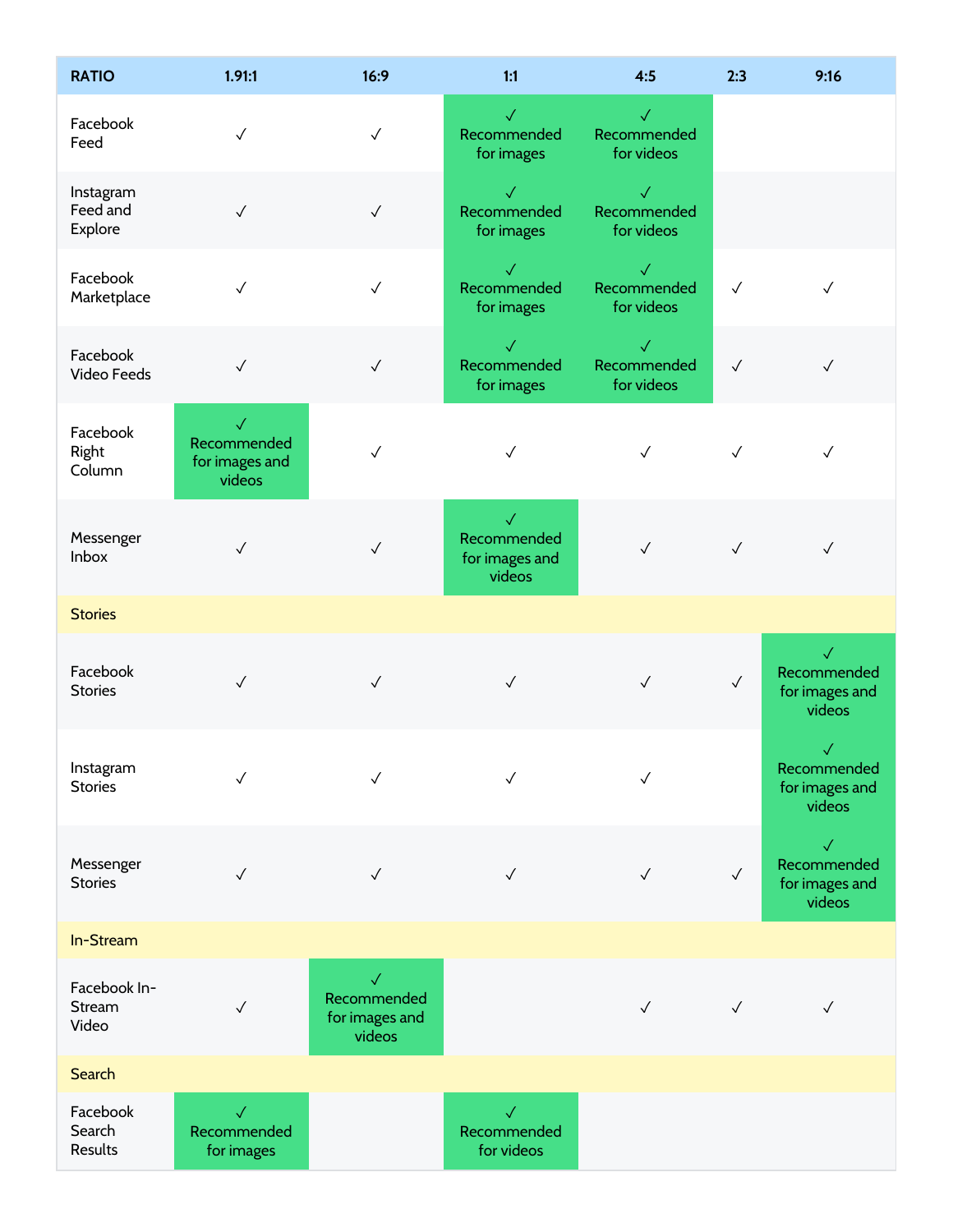| <b>RATIO</b>                                                 | 1.91:1                                                  | 16:9         | 1:1          | 4:5          | 2:3          | 9:16                                                    |
|--------------------------------------------------------------|---------------------------------------------------------|--------------|--------------|--------------|--------------|---------------------------------------------------------|
| <b>Messages</b>                                              |                                                         |              |              |              |              |                                                         |
| Messenger<br>Sponsored<br>Messages                           | $\checkmark$<br>Recommended<br>for images and<br>videos | $\checkmark$ | $\checkmark$ | $\checkmark$ | $\checkmark$ | $\checkmark$                                            |
| In-Article                                                   |                                                         |              |              |              |              |                                                         |
| Facebook<br>Instant<br>Articles                              | $\sqrt{}$<br>Recommended<br>for images and<br>videos    | $\checkmark$ | $\checkmark$ | $\checkmark$ | $\checkmark$ | $\sqrt{}$                                               |
| <b>Apps and</b><br><b>Sites</b>                              |                                                         |              |              |              |              |                                                         |
| Audience<br>Network<br>Native,<br>Banner and<br>Interstitial | $\checkmark$                                            | $\checkmark$ | $\checkmark$ | $\checkmark$ | $\checkmark$ | $\checkmark$<br>Recommended<br>for images and<br>videos |
| Audience<br>Network<br>Rewarded<br>Video                     | $\checkmark$                                            | $\checkmark$ | $\checkmark$ | $\checkmark$ | $\checkmark$ | $\checkmark$<br>Recommended<br>for images and<br>videos |

**Note:** We recommend using the 4:5 aspect ratio for video ads on Facebook News Feed. On the desktop version of News Feed, the video will be shown with a 1:1 aspect ratio, which may cause black bars to appear on either side of the video.

#### **Best Practices for Aspect Ratios**



When you create ads for mobile, images and videos should cover as much screen as possible to grab attention. Choose an aspect ratio that best suits different placements and formats and remember to check which placements support which aspect ratios. Below are some recommended aspect ratios for different placements and formats:

• **For feed placements:** We recommend square 1:1 for images and vertical 4:5 for videos.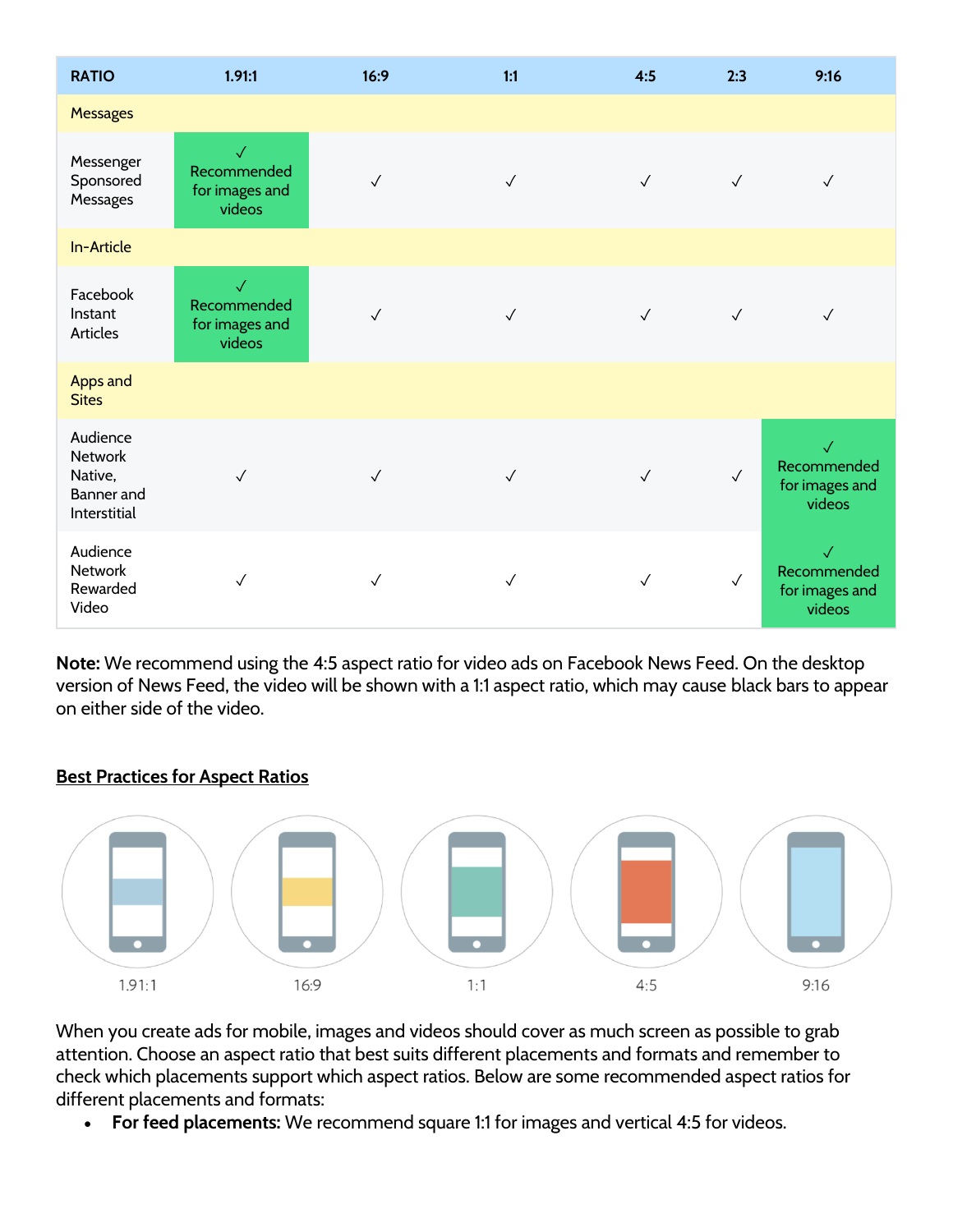- **For stories placements:** Most people hold their phones vertically, so we recommend 9:16 to capture the whole screen.
- **For video carousel format:** We recommend square 1:1 and consistent ratios for all videos in a carousel.
- **For in-stream video:** We recommend horizontal 16:9 to fit the videos the ads are in.
- **Audience Network placements:** We recommend vertical 9:16.

### **Videos**

Facebook News Feed is the constantly updating list of status updates, photos, videos and more in the middle of the Facebook home page. You can use the video format in the Facebook News Feed to show off your product, service or brand in new ways. Include movement and sound to capture attention quickly and show unique features of a product or tell your brand story.

- **Design Recommendations** 
	- o File Type: MP4, MOV or GIF
	- o Ratio: 4:5
	- o Video Settings: H.264 compression, square pixels, fixed frame rate, progressive scan and stereo AAC audio compression at 128kbps+
	- o Resolution: At least 1080 x 1080 pixels
	- o Video Captions: Optional, but recommended
	- o Video Sound: Optional, but recommended
	- o Videos should not contain edit lists or special boxes in file containers.
- **Text Recommendations** 
	- o Primary Text: 125 characters
	- o Headline: 40 characters
	- o Description: 30 characters
- **Technical Requirements** 
	- o Video Duration: 1 second to 241 minutes
	- o Maximum File Size: 4GB
	- o Minimum Width: 120 pixels
	- o Minimum Height: 120 pixels

### **Video Length Specifications Across Placements**

Different placements allow different video lengths, although shorter videos are usually more engaging on mobile. You can use different video edits for different placements using asset customization for placements.

| <b>Facebook</b>                  | Length          |
|----------------------------------|-----------------|
| Facebook Feed                    | 240 minutes max |
| <b>Facebook Instant Articles</b> | 240 minutes max |
| Facebook In-Stream Video         | 5-30 seconds    |
| <b>Facebook Marketplace</b>      | 240 minutes max |
| <b>Facebook Stories</b>          | 1-15 seconds    |